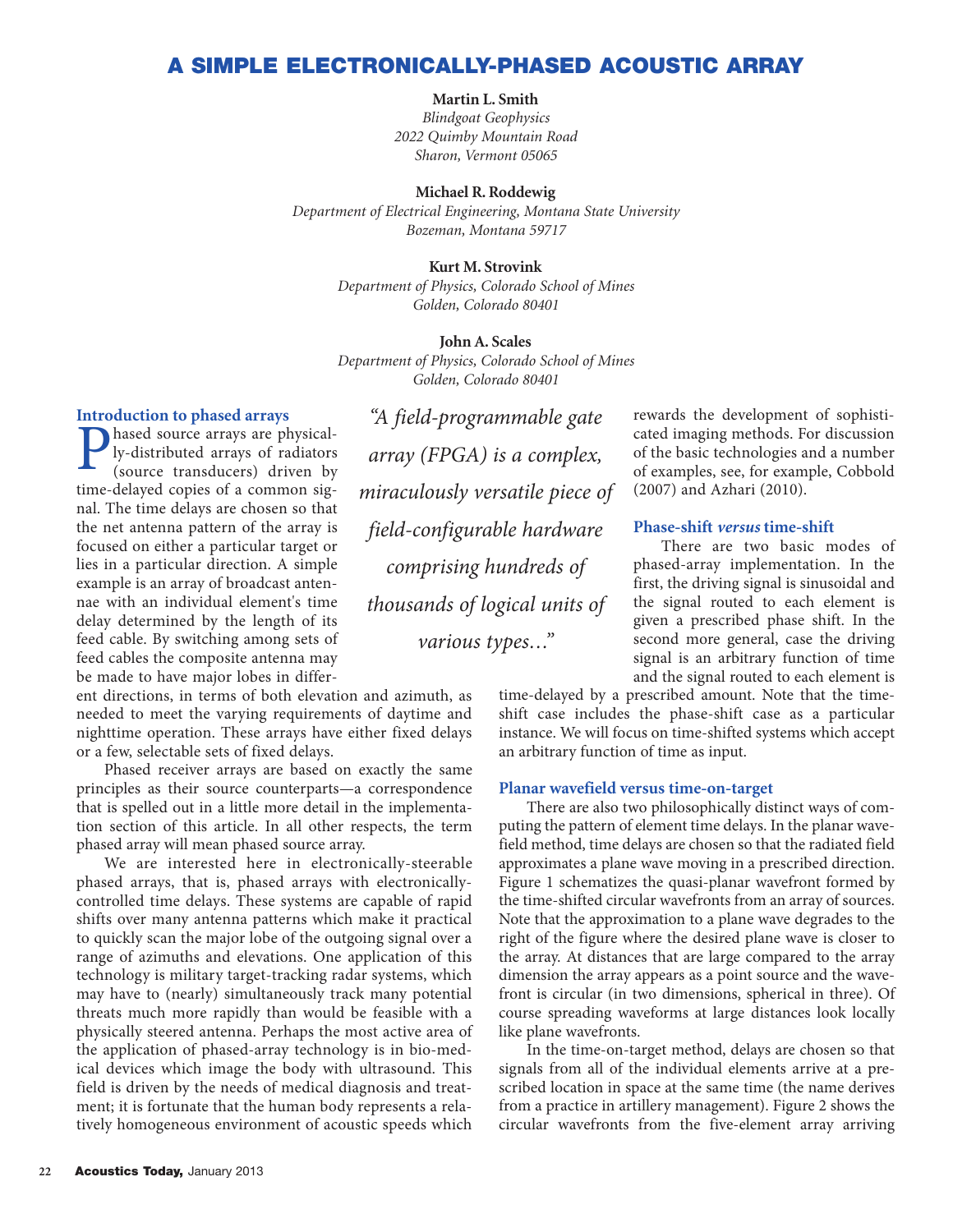

simultaneously at the target site. With a little thought, it is easy to identify the circular wavefronts with their respective sources.

As the time-on-target site moves away from the array, the two types of time delays become increasingly indistinguishable. In the implementation described later we use a time-ontarget algorithm; the same code can be used to approximate a planar wavefield simply by making the distance to the target large compared to the array dimensions.

#### **Antenna patterns and design criteria**

The antenna pattern of a phased array depends upon the radiation pattern of the individual transducer elements, the distribution of transducers in the array, the size of the array, and the frequency band of operation. There are extensive engineering criteria for selecting both the size of the individual transducer elements as well as the number and distribution of transducers to achieve various desired types of behavior. There are numerous useful criteria: some applications exploit tight collimation of the main lobe of the array's response; some are dependent on minimizing the largest sidelobes while allowing greater spreading of the main lobe; some require other considerations.

The system that we built is very modestly engineered. It is a functional prototype constructed from off-the-shelf components with an eye to versatility and future experimentation.

#### **Simulating the array**

We decided to invest the time to write a simple modeling program for the phased array. The model is useful because it lets us study array performance in free space, a condition that is very hard to achieve experimentally, and because it is often faster to run a suite of modeling runs than it is to make observations on several experimental configurations. In the end, of course, it is the behavior of the physical system that matters.

A diagram of the transducer geometry we used is shownin Fig. 3. Each transducer is a loudspeaker (tweeter) 0.03 m in radius. The transducers are mounted in a piece of rigid



*Fig. 1. Schematic of phased wavefronts approximating a plane wave. Fig. 2. Simultaneous arrival of circular wavefronts at the target site.*

Delrin 0.42 m by 0.22 m. The array is symmetric about the x and y axes but is not axisymmetric about z.

The system was modeled as an array of baffled circular pistons—each tweeter is a piston source with prescribed sinusoidal normal velocity mounted in an infinite rigid sheet. This model ignores interaction between transducers and also ignores acoustic coupling between the front and rear sides of the array: we assume the plastic mounting to be perfectly rigid and infinite in extent.

The field due to a single baffled circular piston is exactly described by a Green's function integral over the face of the piston (Dowling, 1998) We implemented this integral numerically so that the results would be correct in both the near-field and the far-field. The net array response was computed by summing the signal from each transducer at each desired point in space. We specify a time-on-target location and the signal from any particular transducer is advanced or delayed in time by an appropriate amount.

Our calculations occur in a coordinate system the origin of which is the geometric center of the array. We take the orthogonal coordinate x as horizontal, y as vertical, and z increasing away from the array. To specify a calculation we

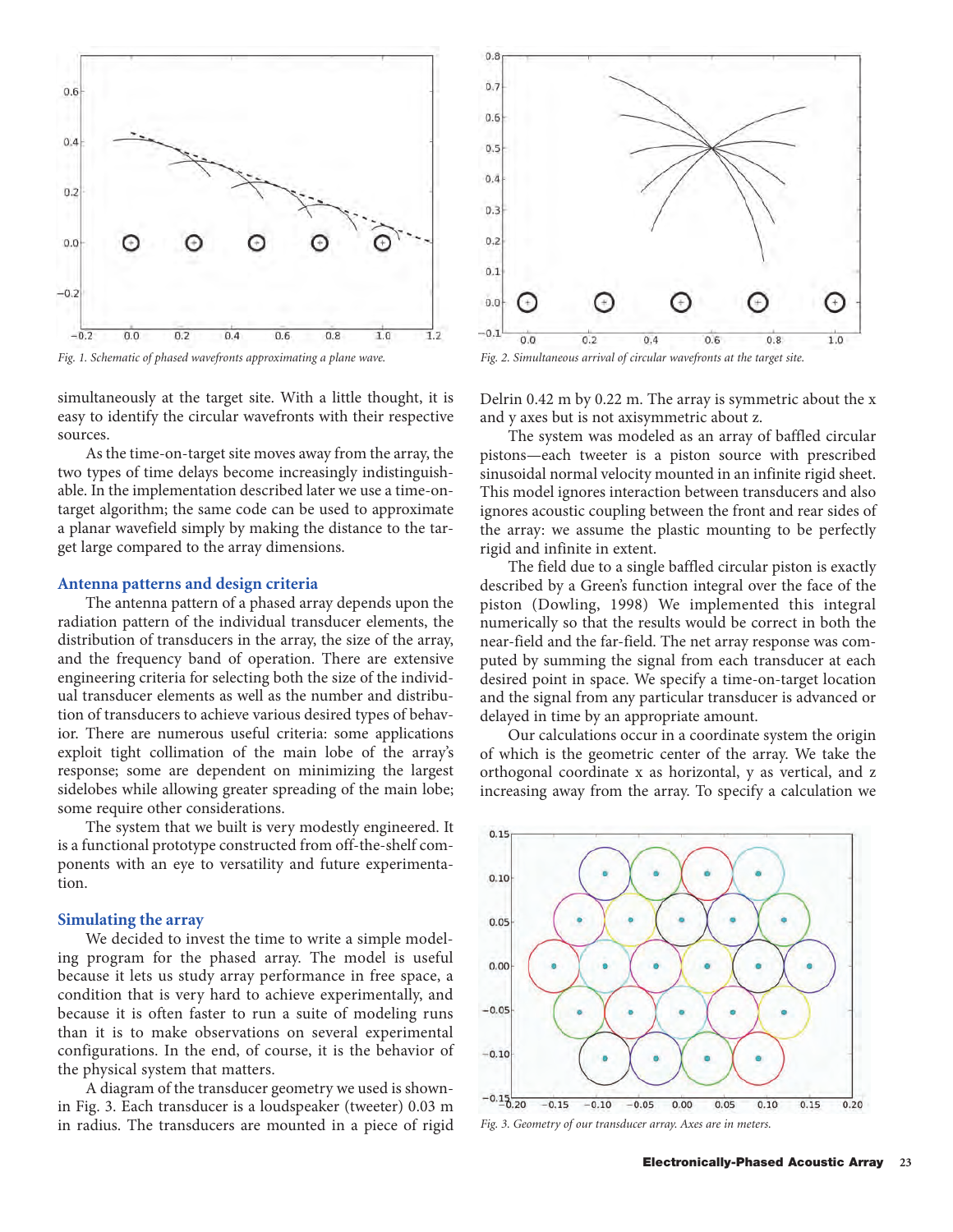

*Fig. 4. Beam pattern at range of 0.12 m. Units in all the plots are meters. The target location is indicated with a "+" symbol. In all examples the data plane is perpendicular to and in the mid-line of the array.*



*Fig. 5. 5 kHz beam pattern at range of 0.25 m.*



*Fig. 6. 5 kHz beam pattern at range of 0.75 m.*

must provide

- the transducer size,
- the array geometry,
- the frequency radiated by the pistons,
- a target position somewhere in space in front of the array, and,
- the sampling volume over which the response is to be computed.

In our computation, the sampling volume is always a 2D slice aligned with any two of the coordinate axes.

The simulation code was written in the Python language. It makes extensive use of the impressive numerical extension, Numpy, and the large collection of numerical utilities in Scipy. In particular, Numpy made it straightforward to vectorize the innermost computational loop at a substantial time savings. In the code's final form it took about five minutes to compute the response patterns shown below, each of which represents a 100 by 100 grid of values. This code along with all other elements of the system's design is available on our wiki:

http://mesoscopic.mines.edu/mediawiki/index.php/Acoustic \_Phased\_Array

Figures 4–6 show three simulations for a frequency of 5 kHz in which the target was moved from  $(x, y, z)$  of  $(0.05, 0.0, z)$ 0.25) to (0.15, 0, 0.75) meters along a linear path. Each plot shows the **xz** plane and uses logarithmic contours that are 3 dB apart, like all the contour plots that follow.

Notice that as the target moves away from the origin, the antenna pattern smoothly changes from a group of crossing beams to a single, nearly collimated beam. The case of crossing beams is an example of a near-field effect, which will be discussed further. The relatively minor change between the last two figures suggests that at distances of a half meter or more there is little difference between time-on-target scheduling, which we use here, and planar wavefield scheduling.

Figure 7 shows the substantial effect of frequency on the array's antenna pattern. In both plots we see an **xy** cross-section of the beam at the target range. The left subplot depicts the pattern for 5 kHz; the right subplot, for 10 kHz. The main lobe of the 10 kHz pattern is tighter than its counterpart on the left, but there are more spurious sidelobes at the higher frequency. In general as the frequency content of the time function increases, the array must be broken into more and smaller elements to minimize side lobes,

# **Implementation of an electronically-phased acoustic array**

The one-sentence summary of a phased-array is simple enough—accept a common input signal, create a set of copies each time-shifted by an appropriate amount, and send the results to an array of transducers. The devil is in the details. We need some way to tell the system the target location, compute the necessary delays, distribute those to the time-shift elements, and make sure the shifted signals go to the appropriate transducer elements. This section is about the details and how we dealt with them. Our wiki provides complete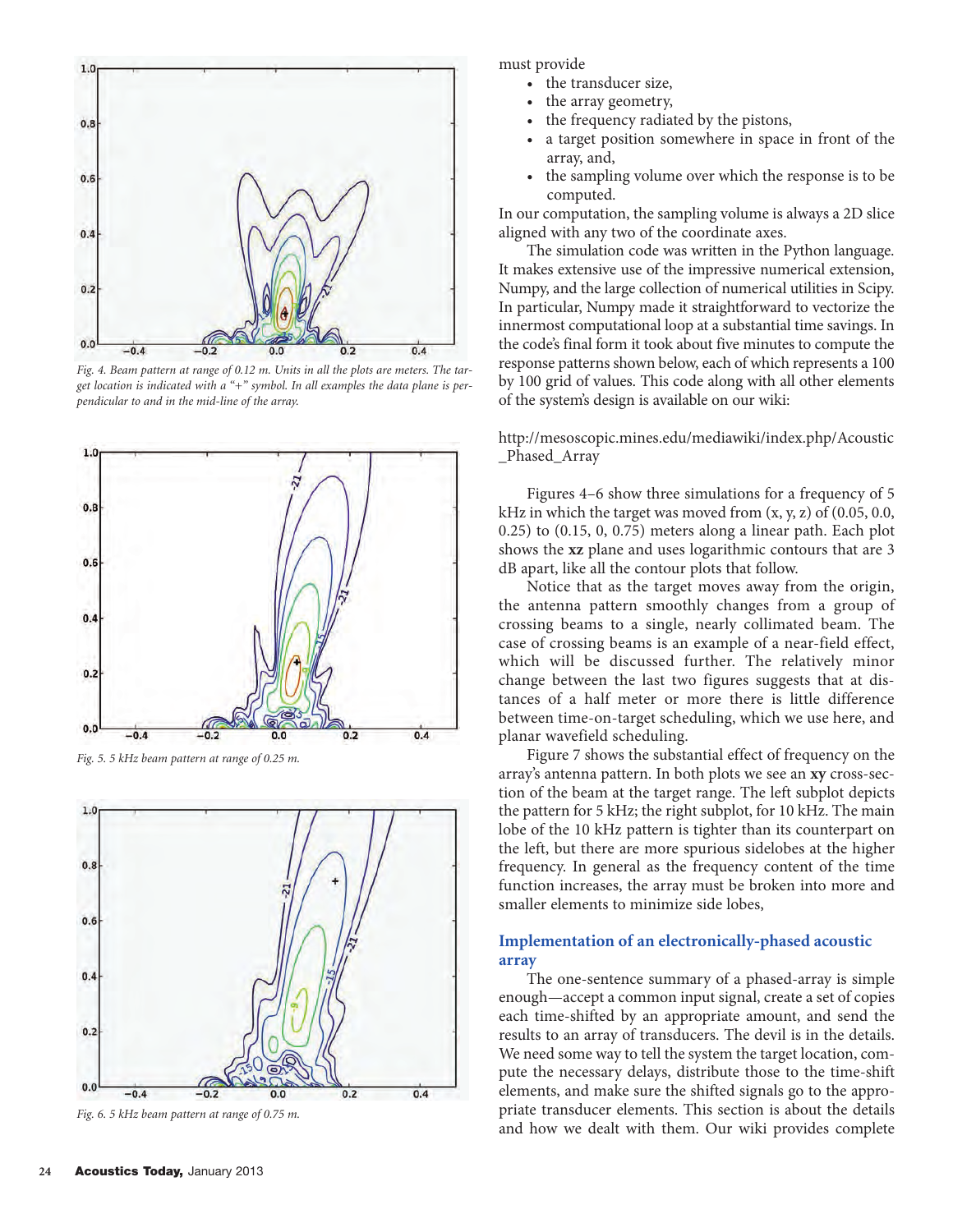

*Fig. 7. Beam cross-section at the target for 5 kHz (left) and 10 kHz.*

details on the system's electronics and software. It provides everything needed to reconstruct the system (except the hardware).

#### **System components and interconnection**

At the highest level, our implementation of a phased array consists of the major functional blocks shown in Fig. 8. Given a target location, time-shifting specifications are computed in a program—a Python script—running on a PC. This script has detailed information about the locations of the array's 24 transducers and their interconnection with the time-shifting electronics. The time-shifting electronics, discussed in more detail below, accepts and digitizes analog audio and sends the samples to each of 24 memory buffers. The electronics associated with each of these buffers timeshifts the buffer's contents and writes the shifted samples to a a digital-to-analog converter (DAC). Each of the 24 DACs is routed to a transducer (a tweeter in our case) by way of a 60W power amplifier; i.e., one amplifier for each channel.

Most of the design effort went into the large central box in Figure 8. The heart of the system is a set of 6 field-programmable gate arrays (FPGAs), each of which is responsible for managing 4 channels of time-shifted signal. Figure 9 shows an expanded view of the components of the central

box and it's connected computer. The controller script on the computer actually communicates with a microcontroller, an Arduino, which in turn communicates with the phase-shifting FPGAs. The Arduino uses a Serial Peripheral Interface (SPI) bus as well as a dedicated control line for each FPGA to pass binary channel and shift information to the appropriate FPGA. It functions as a translator between the high-level ASCII commands from the controller script and the lowlevel binary required by the FPGAs. The SPI bus is buffered by a resistive network to enable the Arduino to simultaneously drive the lines to all six FPGAs.

#### **Some design details On FPGAs**

The heart of the system is a bank of six field-programmable gate arrays (FGPAs) that do the work of signal-shifting. These devices are increasingly common in electronic systems of any appreciable complexity. Since they are not yet universally familiar to scientists, included is a short discussion of their nature and use.

An FPGA is a complex, miraculously versatile piece of field-configurable hardware comprising hundreds of thousands of logical units of various types, including simple logic devices, blocks of memory, adders, etc. The unit also includes



*Fig. 8. High-level overview of the phase-shift array system.*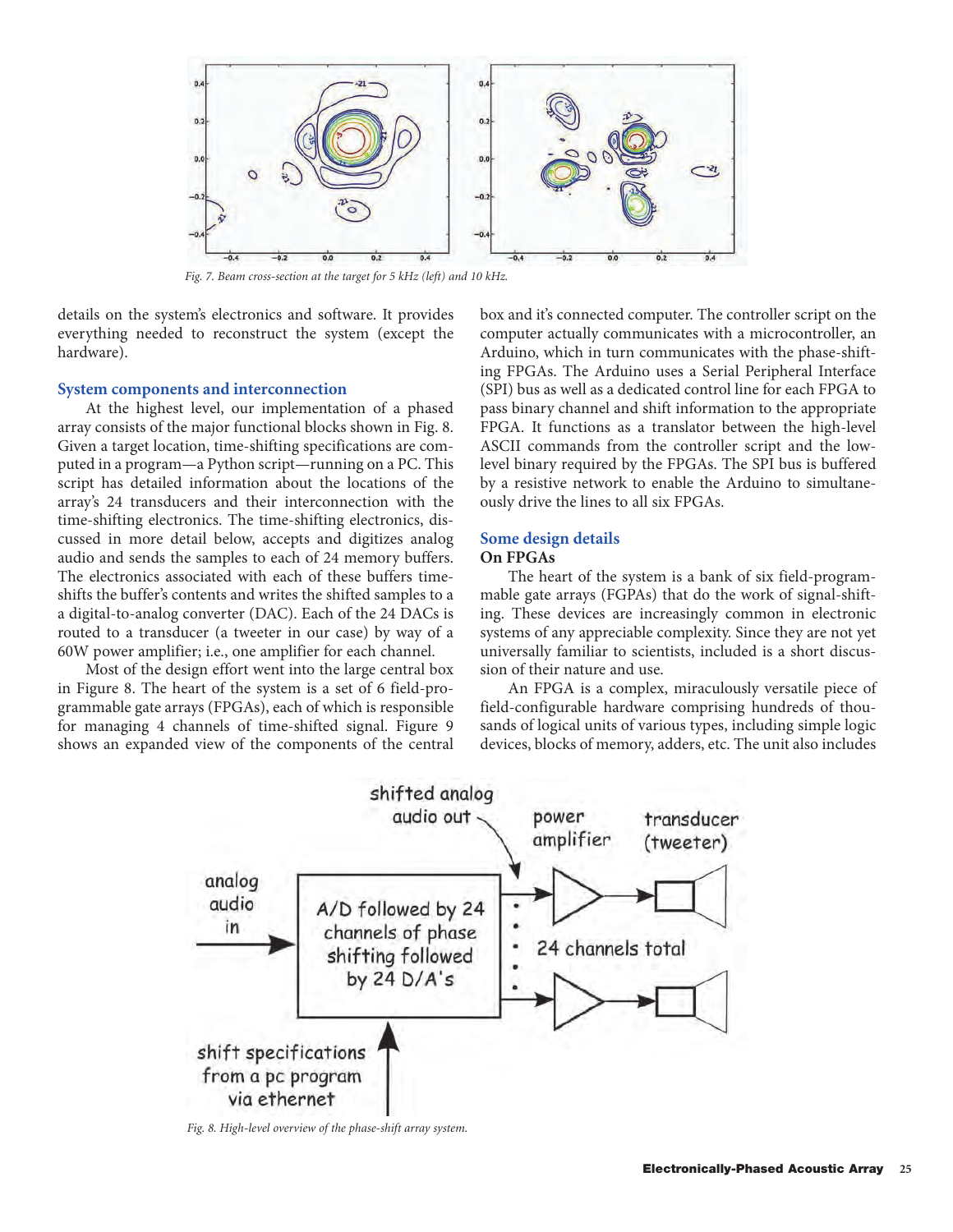

*Fig. 9. Major internal components of the phase-shift electronics.*

a programmable interconnection mesh which is used to configure the device. The designer turns this uncommitted functionality into a particular device by specifying the system's behavior in a high-level language; the two most popular hardware specification languages are Very High Speed Integrated Circuits Hardware Description Language (VHDL) and Verilog. The high-level specification is fed to a vendor's proprietary compiler which generates a detailed interconnection map. The map is applied by the FPGA at power-up and produces a device with the desired behavior.



*Fig. 10. Twenty-four commercial tweeters mounted in a Delrin sheet and fixed to a tripod. To the left is a cart carrying the amplifiers (top, one for each channel) and the FPG's (below). We used a patch-panel to connect the amplifiers and tweeters to make it easy to swap.*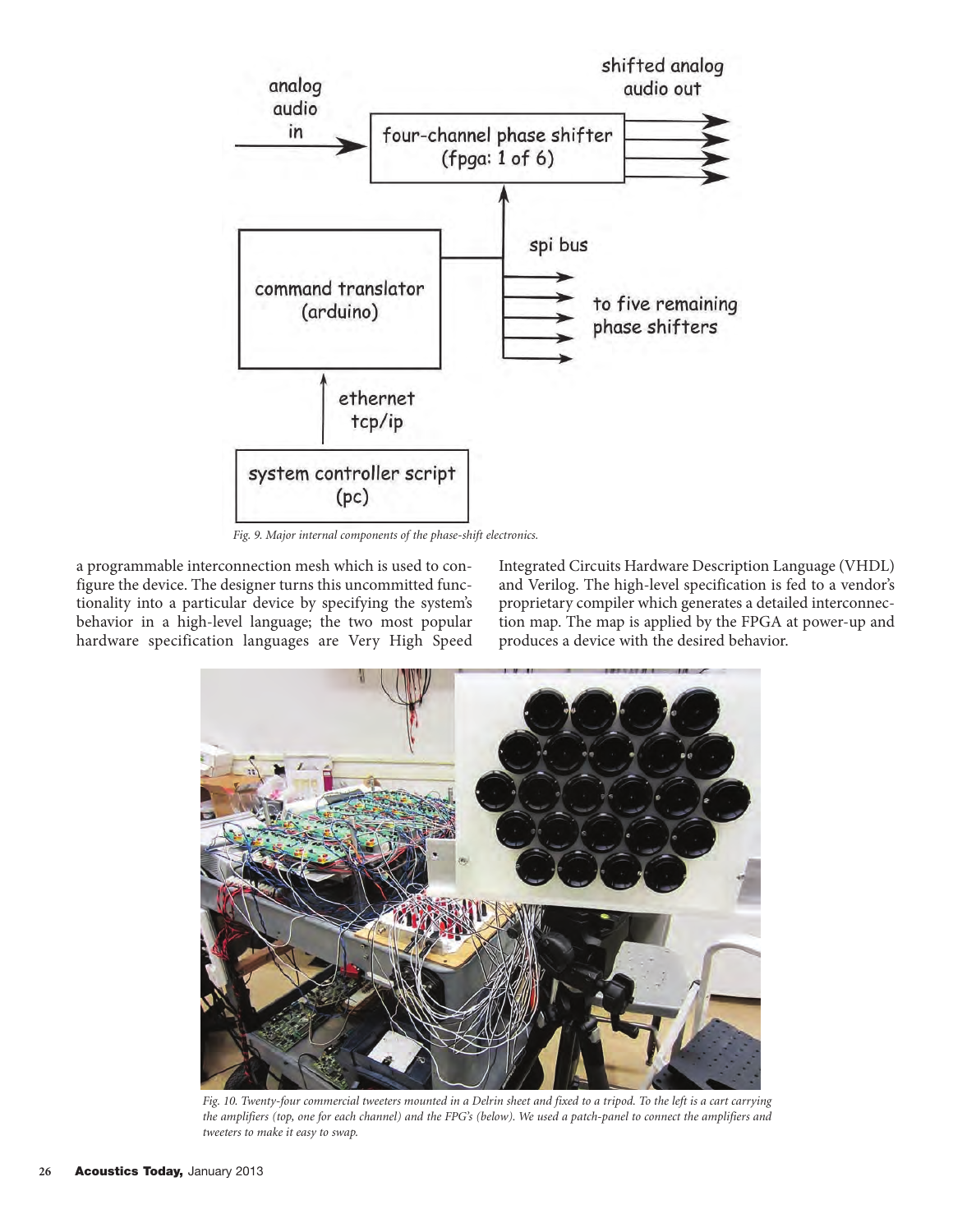

*Fig. 11. A one-dimensional slice through the data 0.2 m in front of the array at y=0. The FWHM of this curve is about 1 wavelength. The data were normalized to 1 for this plot.*

The internal interconnection of an FPGA that produces the desired ultimate functionality is not unique. Vendors' compilers are complex and highly-optimized applications which are fortunately available at little or no cost, especially to educational institutions.

An important point to bear in mind when using VHDL or Verilog is that although the languages look syntactically like conventional, procedural software languages, they are semantically vastly different. This difference is easy to see—a procedural programming language specifies a series of computations to be undertaken by a computer's central processing unit (CPU). An FPGA design language specifies the very wiring that interconnects the components (memory, adders, etc) of a device. VHDL can be used to specify the wiring of a CPU; Fortran can be used to specify a computation to execute on that CPU.

There are numerous excellent texts on VHDL. We particularly like Chu (2008) because the author emphasises the way simple VHDL statements are mapped onto particular circuits. We also recommend Pedroni (2004).

### **Sampling and buffering**

The FPGAs digitize the incoming analog audio stream with 12-bit resolution at 347.2 ksps (thousand samples per second). Each buffer is 1024 samples long, allowing for a maximum shift of 2.96 ms (milliseconds). That shift corresponds to a spatial delay of about 1 meter. Thus with current design parameters the array has a Nyquist frequency of 174 kHz and

can in principle accommodate spatial delay differences of about 1 meter across the array; in practice, radiation pattern effects come into play at much smaller delays.

# **Array dimensions and radiation properties**

The array consists of 24 transducers (tweeters) arranged as shown in Fig. 3. The array is 0.3 m in its long dimension and 0.2 m in its short dimension. (These are the center-to-center distances between the edge transducers.) A wavelength of 0.34 m corresponds to a frequency of about 1 kHz. The array dimensions relative to the frequency are crucial in determining the radiation pattern of the array. Clearly, as the observer moves off to infinite range, any spatially finite source will look like a point source. In the other limit, as we approach the array we see the interference effects of individual radiating elements. These are, respectively, the near-field and far-field regions.

The principle of reciprocity, which is similar to timereversal invariance, tells us that the radiation pattern of the array is the same as the receiver pattern, if all the sources are swapped for receivers. In our case, if we were to use the array as a receiver it would have a resolving angle of about 10 degrees. To improve this we would have to use a bigger array or perhaps two arrays that could be separated by some distance. A photograph of the complete system is shown in Fig. 10. A relatively easy extension of our system would be to split the array into parts that could be separated, or simply replace the current mount, with one having greater transducer separation.

#### **Measurements of array performance**

To measure the spatial wavefield, a simple x-y platform using extruded aluminum beams and two stepper motors was built. A microphone was mounted on this and the resulting sound pressure level was measured in the mid-plane of the array. For three-dimensional measurements the microphone was moved up and down.

The measurements shown next were made at 5 kHz, where the wavelength is 0.07 m. The Fraunhoffer distance (which separates the near-field and far-field radiation zones) is about 3 m at 5 kHz. Thus our laboratory measurements are all technically in the near-field or transition zone. The width of the central radiation lobe in the measurement plane closest to the array (0.2 m) is on the order of one wavelength. Even so, we have a well-defined and directional beam; as can be seen in Figs. 11 and 12.

Figure 12 shows a 2D section of the data, in a plane perpendicular to the array. A simulation (right) and measurements (left) are shown for a target location at (0.3,0.5). The beam is elongated in the direction of propagation, whereas transverse to the beam, a Gaussian fit to the main lobe gives a full-width at half-max of almost exactly one wavelength (0.07 m) (See Fig. 11).

Extremely high sound pressure levels (SPL) are achievable



*Fig. 12. Measurement (left) and simulation (right) for a target (focus) at (0.3,0.5). NB the measurement plane is at .2 m in front of the array.*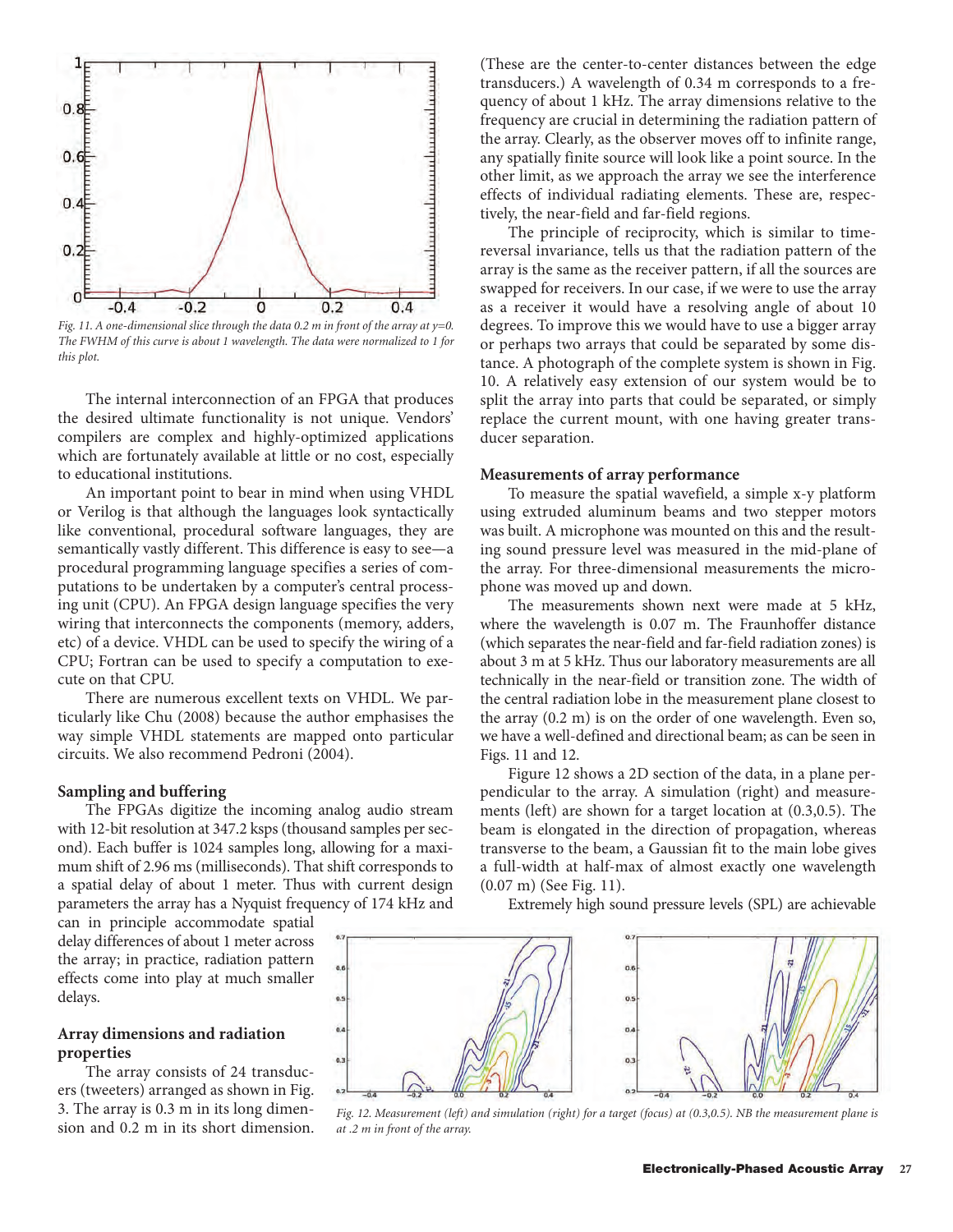with relatively inexpensive audio tweeters. In fact, since our SPL meter saturates at 130 dB, we can only estimate the total SPL. But it is worth noting that a phased array allows for the coherent superposition of the individual radiating elements and so we can achieve higher SPL than would otherwise be possible.

### **Summary**

Using low-cost, off-the-shelf audio amplifiers and tweeters, we have designed and built an active acoustic phased array. The phasing, or time-shifting, of a single waveform is done by a bank of field programmable gate arrays which are connected to a personal computer via an Arduino microcontroller. Although we have shown application to focusing or steering the array, it is possible to imagine much more sophisticated applications where the time delays are chosen to produce more complex space-time patterns. The modeling code which is available at

http://mesoscopic.mines.edu/mediawiki/index.php/Acoustic \_Phased\_Array

does a full field calculation; but it could easily be simplified for far-field application, which would greatly speed it up. In addition to the simulation code (which is written in

Python), the design and materials used in the array are also available on the web site.

This material is based upon work supported in part by the U.S. Office of Naval Research as a Multi-disciplinary University Research Initiative on Sound and Electromagnetic Interacting Waves under grant number N00014-10-1-0958. **AT**

# **References**

Azhari, H. (**2010**). *Basics of Biomedical Ultrasound for Engineers* (John Wiley & Sons, Inc., Hoboken, 2010). ISBN 978-0-470- 46547-9.

Chu, P. P. (**2008**). *FPGA Prototyping by VHDL Examples: Xilinx Spartan-3 Version* ( John Wiley & Sons, Inc., Hoboken, 2008) ISBN 978-0-470-18531-5.

Cobbold, R. S. C. (**2007**). *Foundations of Biomedical Ultrasound* (Oxford University Press, New York, 2007). ISBN13: 978-0-19- 516831-0.

Dowling, A. P. (**1998**). "Steady-state Radiation from Sources," in *Handbook of Acoustics* edited by Malcolm J. Crocker (John Wiley & Sons, Inc., New York, 1998).

Pedroni, V. A. (**2004**). *Circuit Design with VHDL* (MIT Press, Cambridge, 2004). ISBN 0-262-16224-5.



topics such as sound, mathematics, general mechanics, hydro-dynamics, and properties of gasses and **Collected Works of Distinguished Acousticians - Isadore Rudnick** with over 100 papers covering Rudnick's research in physical acoustics. The ASA collection includes **Auditory Demonstrations** containing demos of various characteristics of hearing and **Measuring Speech Production** demonstrations for use in teaching courses on speech acoustics, physiology, and instrumentation.

Historical works include: **Study of Speech and Hearing at Bell Telephone Laboratories** containing **Memoranda issued by the Acoustics Research Laboratory-Harvard University** between 1946 and 1971 on topics such as bubbles, cavitation, and properties of solids, liquids, and gasses. **Proceedings of the 1994 Sabine Centennial Symposium** including papers covering virtually every topic in architectural acoustics and the **Proceedings of the ASA's 75th Anniversary**.

The VHS videos in the collection are **Speech Perception** presented by Patricia K. Kuhl and **Fifty Years of Speech Communication** with lectures by distinguished researchers covering the development of the field of Speech Communication.

**To view Tables of Contents and Prefaces and to purchase these publications please visit www.abdi-ecommerce10.com/asa/.**



Demos,Videos